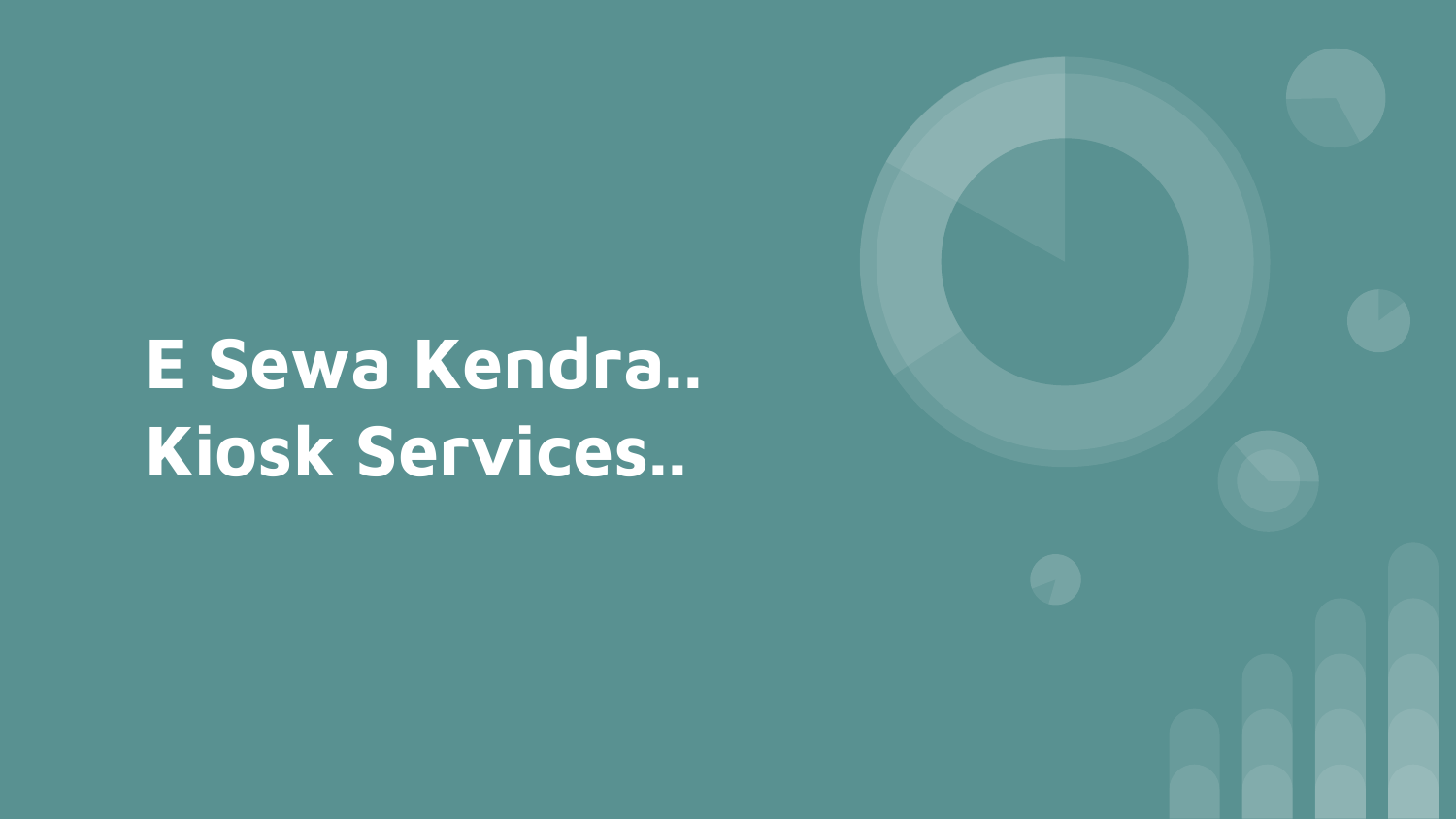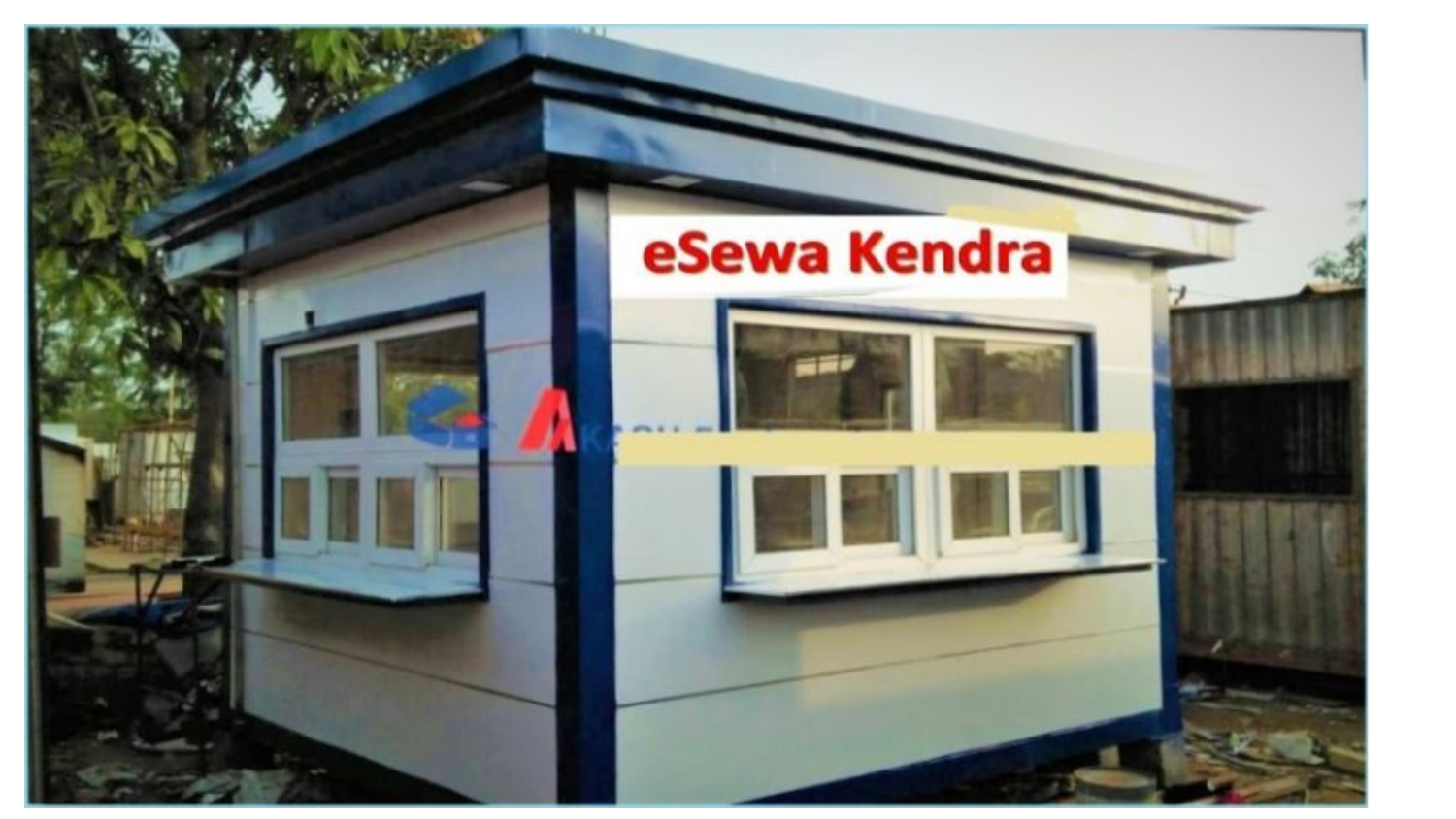#### **E Seva Kendra, Generally.**

**Bridges Judiciary with the lesser privileged section.**

**Serves the common litigant as a one stop centre for all Court related needs.**

**Located right at the public entry gate of Court Complexes.**

**Also available in other locations**  *which details available in Courts Website.*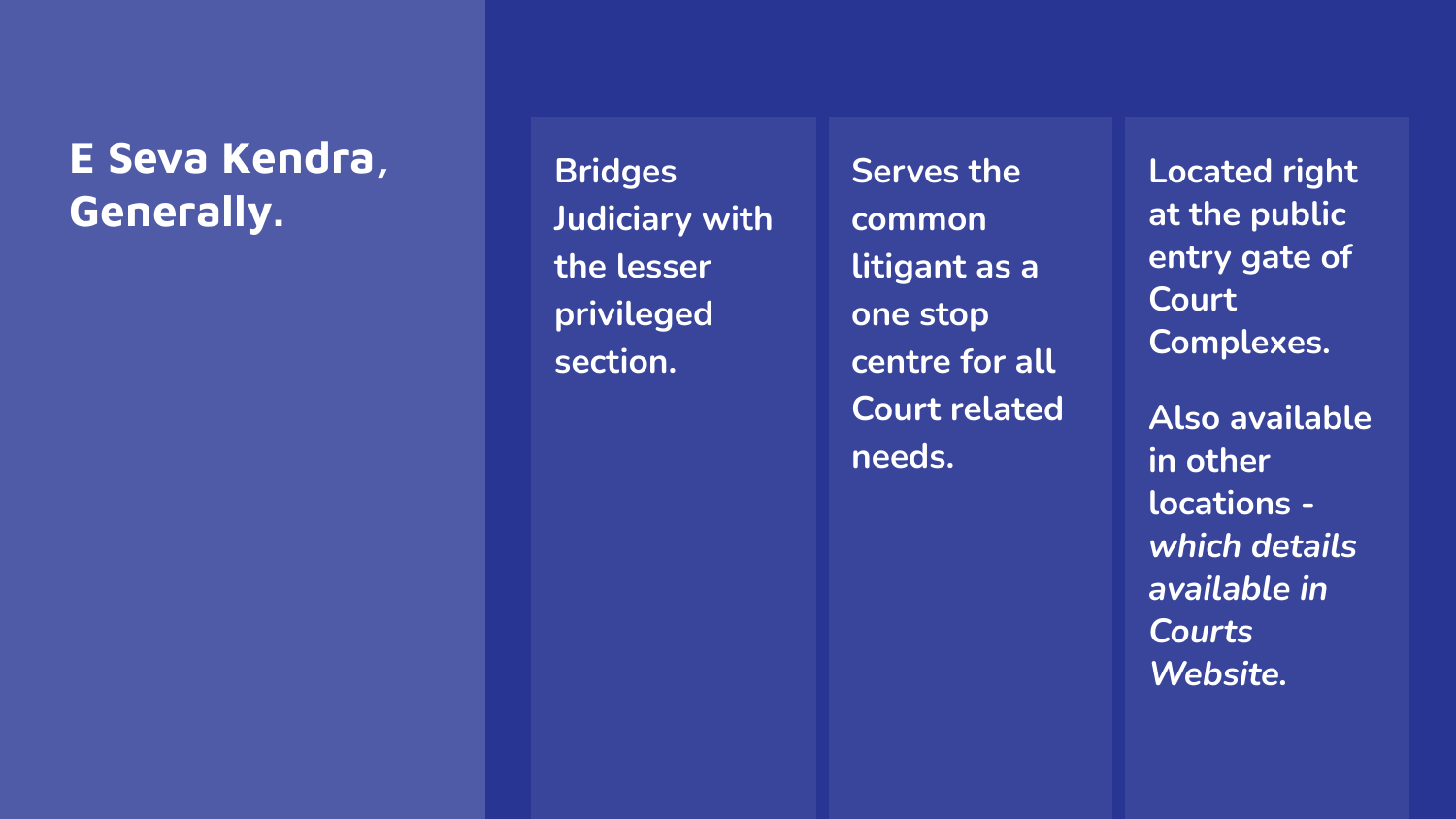# **SALIENT FEATURES OF eSEWA KENDRA**

**● Manned by one or two Officials. ● Keep a record of all visitors in a digital format.**

**● Assisted empanell ed DLSA / HCLSC Advocate and empanell ed PLVs and other Trained Persons.**

**● Function as the first line of contact between the litigants and judicial establish ments.**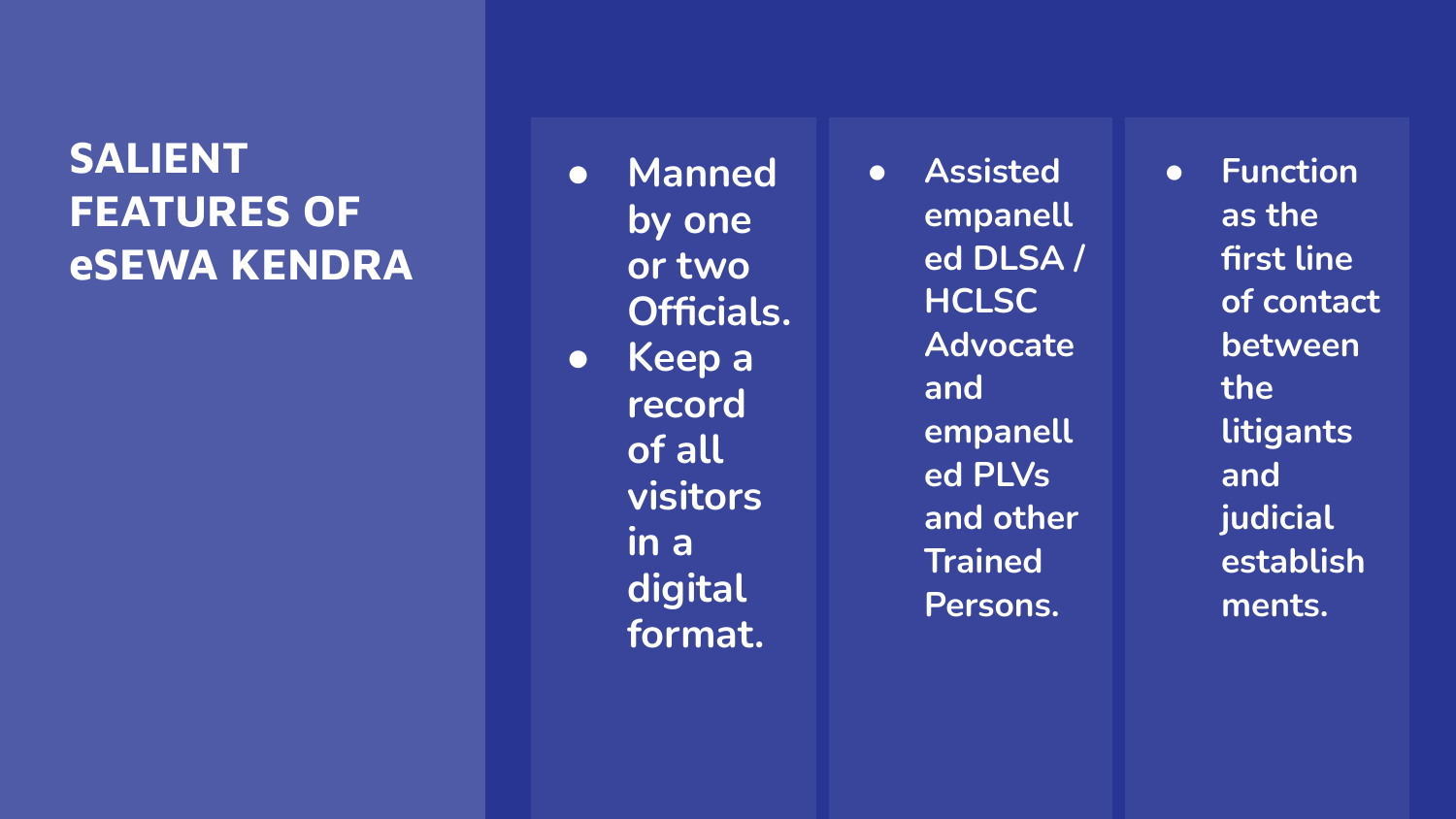# **SALIENT FEATURES OF eSEWA KENDRA**

**Help the litigants in accessing the relevant information and shall also render other help in physical form** 

**eSK shall also have readily available all the necessary details of the concerned Complex.**

**IT hardware like computer, scanner apart from LAN connection. / Internet Connection.**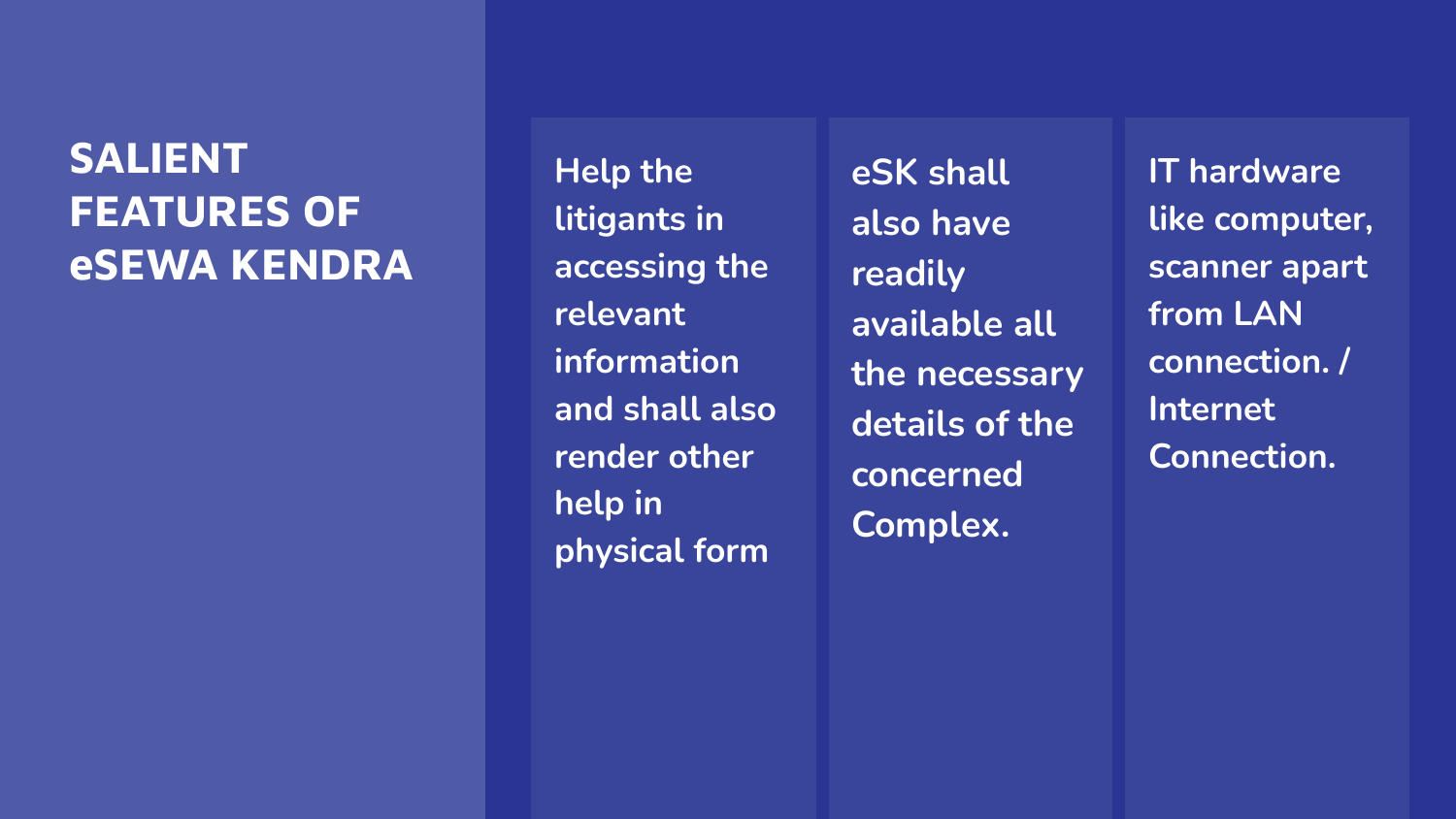# **SALIENT FEATURES OF eSEWA KENDRA**

**Opens at 9.00 AM or one hour before the Court Opens at 9.00** In other<br>
AM or one **consident**<br>
hour before between<br>
the Court am and !<br>
opens. pm on al

**locations it functions between 10.30 am and 5.30 pm on all working days (subject to decision of respective High Courts)**

**Has a Dedicated landline/mobil e/Helpline number.**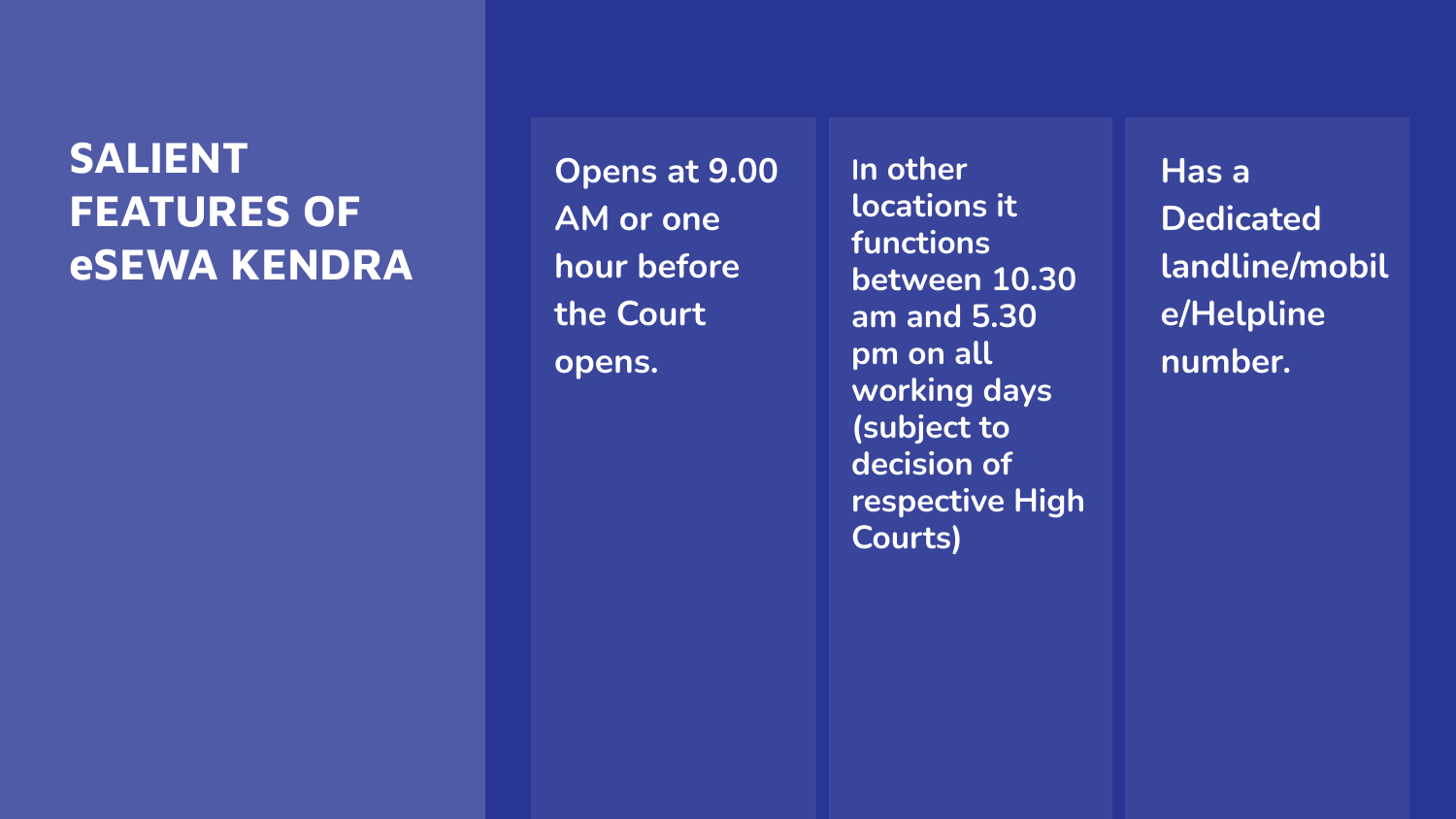**FACILITIES TO BE PROVIDED IN eSEVA KENDRA**

**Handling inquiries of Case Status, Court Location, Cause List, etc**

**Facilitate online Applications for certified copies etc..**

**Facilitate eFiling of petitions.**

- **● To assist in online purchase of eStamp papers / ePayments.**
- **● To guide in data entry while efiling**
- **● To help in scanning and uploading necessary documents**
- **● To assist in everification**